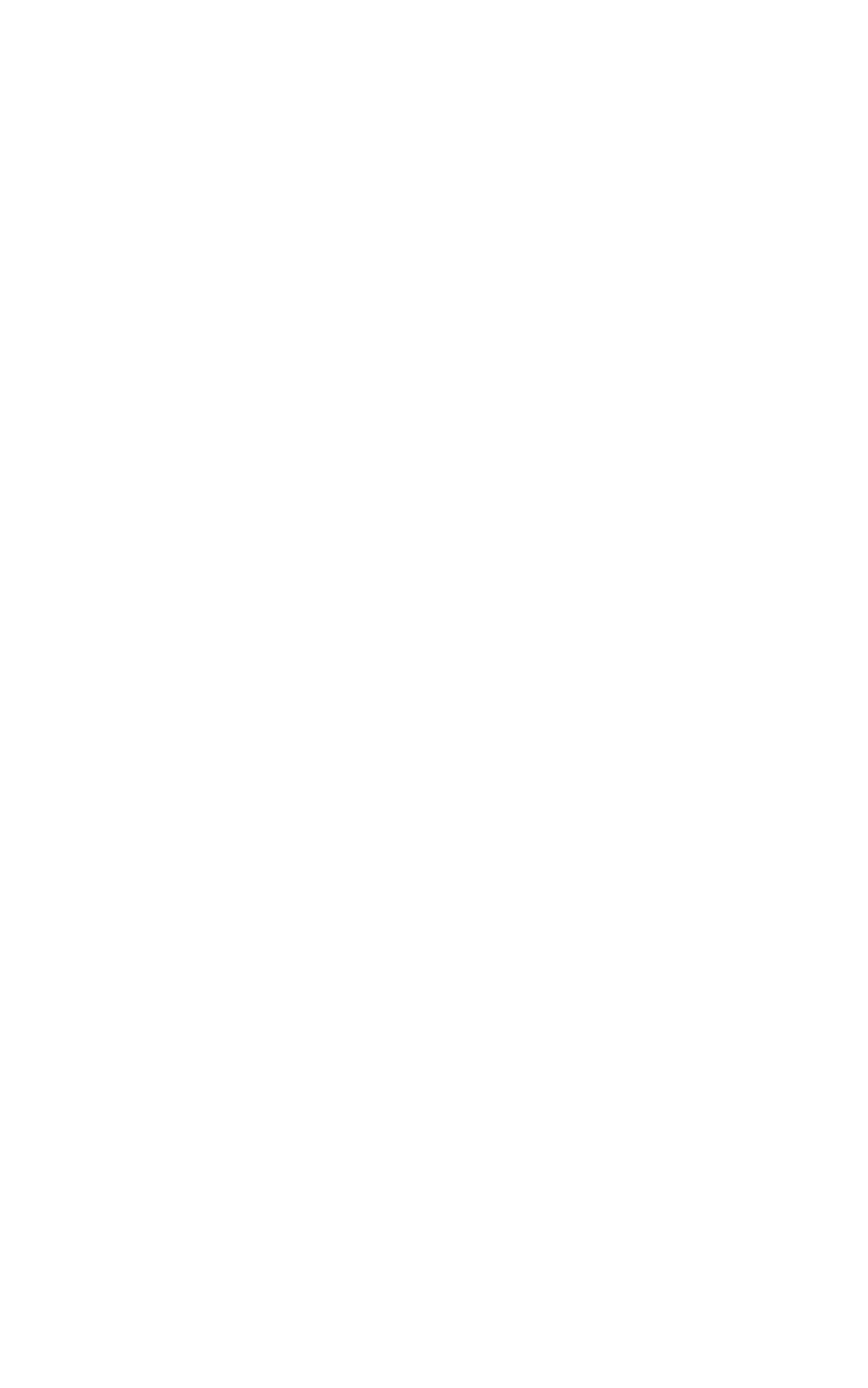# Praise

### Nervous Breakdown

'Rebellion is fuelled by the cultural disconnect between themselves and their migrant parents.' Sydney Morning Herald

### **Siege**

'A powerful and moving story of family dissolution and the suffering, deprivation and terror of war.' Australian Book Review

'Amra Pajalić's Bosnian Diary is a masterpiece of broken elegy.' Bulletin Review

### **Flirty Eyes**

'Interesting' and 'original' writing. Australian Book Review 'Marvellous' and 'brisk' writing. Rip it Up Review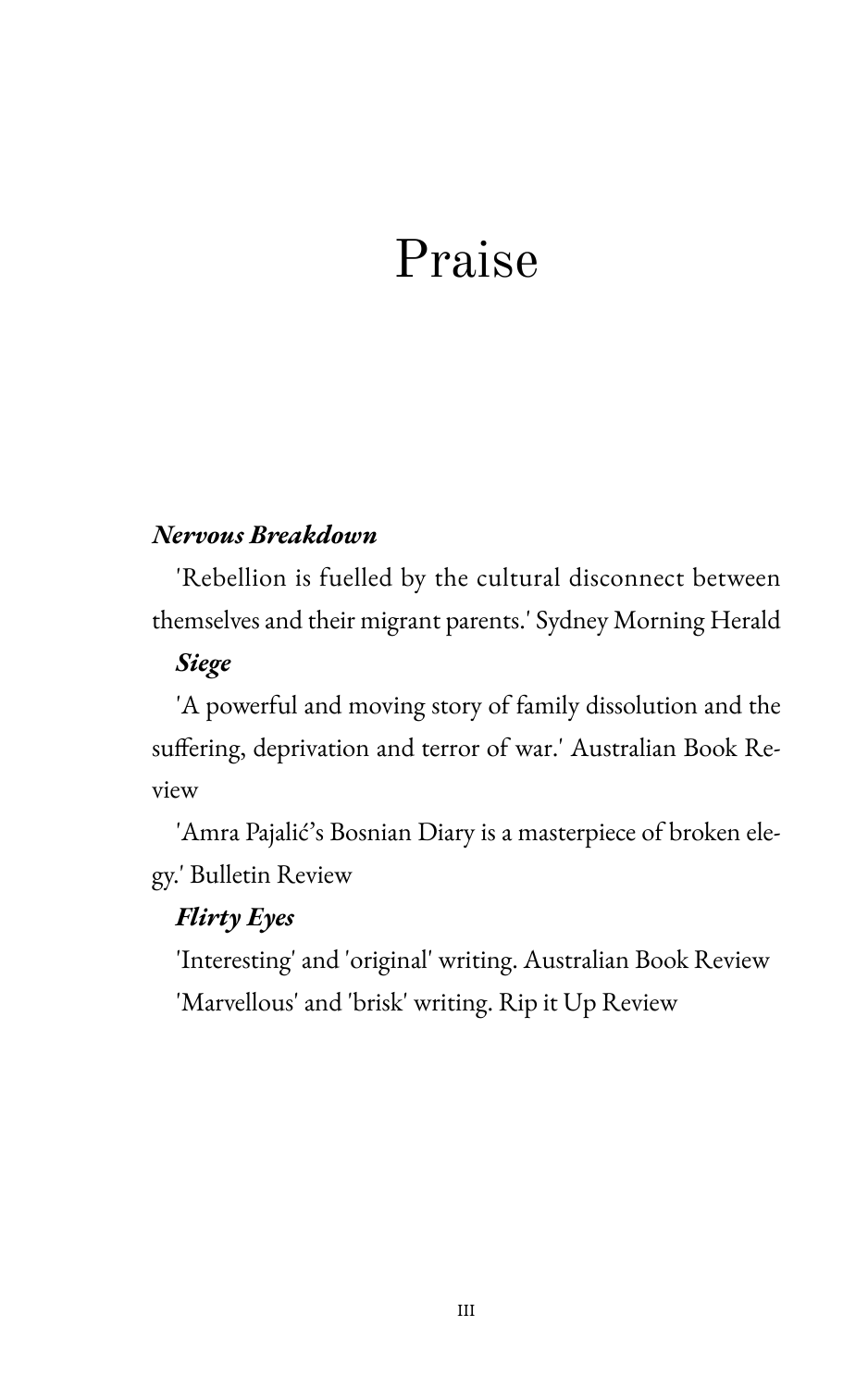First Published in 2022 by Pishukin Press

http://www.pishukinpress.com/ Copyright © 2022 by Amra Pajalić

All rights reserved. This book is copyright. Apart from fair dealing for the purpose of private study, research, criticism or review, as permitted under the copyright act, no part may be reproduced by any process without written permission from author. Cover design: Created using Canva elements

Proofreading: Renée Robinson

Logo design: Cuba DeSilva

For content and trigger warnings please go to www.amrapajalic.com/themes

**A guide for international readers:** This book is set in Australia, and therefore uses British English spelling. Some spellings may differ from those used in American English. Please see the back of the book for a guide for international readers.

> Pre-publication data is available from the National Library of Australia trove.nla.gov.au ISBN 9780645331004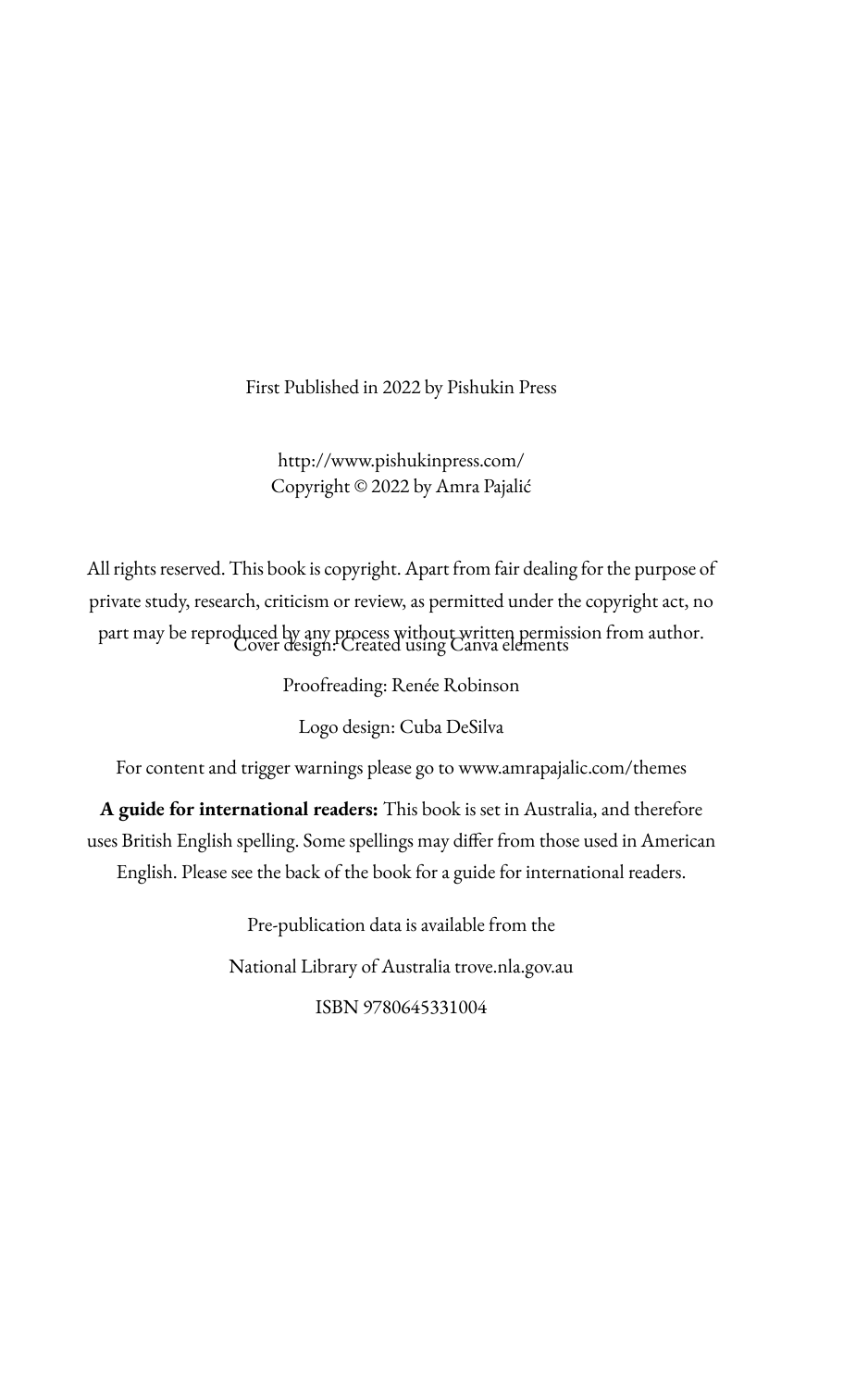### The Cuckoo's Song

I was ten years old when the gypsy fortune-teller told me the day and the hour of my death and I have been waiting since. As the hour draws nearer peace descends upon me. A lifetime of waiting has its own price to pay.

The gypsies followed the fair that came to my hometown every year. When the gypsies came we locked our belongings away. We called them the plague, but at least we only had to endure them for the week of the fair.

I went with my older sister, Cosima, and her husband, Lorenzo, to the fair. As we got closer the noise got louder. There was shouting, a band playing loudly and the noise from the rides and the screams of those riding them. On the street were many stalls with people selling jewellery, knitting, preserves. I looked at everything with wide eyes, my hand in my pocket as I smoothed the coin my father had given me. In the spaces between the tables beggars sat on the ground, their eyes on the ground as they pleaded for money. We passed a gypsy woman with a young girl on her lap, the child's arm burnt and twisted.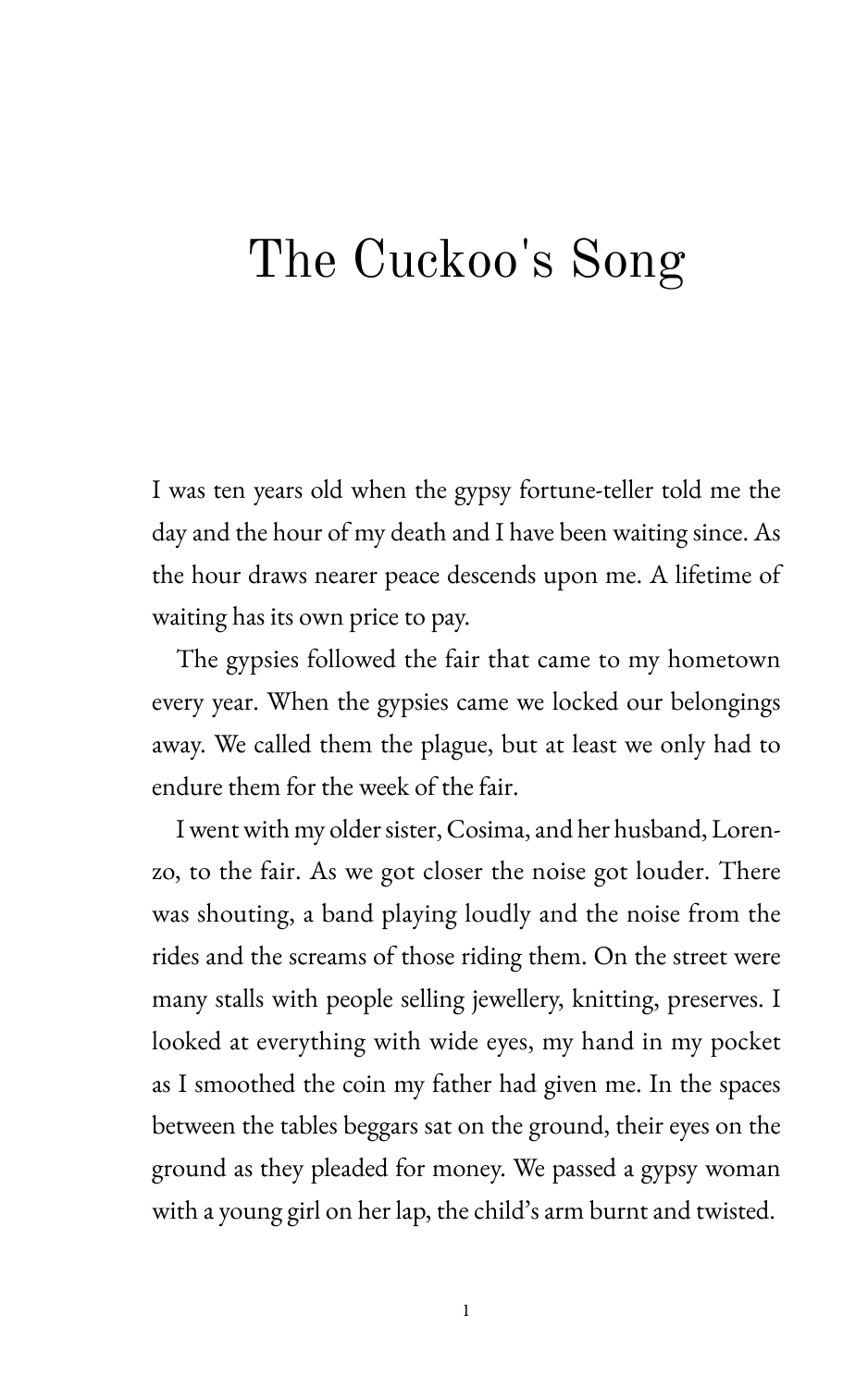'They do that to their children,' Lorenzo told me. 'It's how they get pity and earn a few lires.'

I gasped, my eyes glued to the child's arm.

The gypsy woman heard him, her face hardened and her eyes Hashed her ire. Lorenzo met her gaze and hurriedly walked away. I followed Cosima and Lorenzo, still thinking about the gypsy woman and her child. They had looked hungry and tired.

I ran back to the gypsy woman. 'Here.' I thrust out my coin.

'Thank you my child,' she said, taking it. 'Sou have done a great deed for me and my child.'

I tried not to stare at her daughter but was helpless not to.

'I too will do you a great deed.' She gripped my hand and pulled me to her. Her hot breath tickled my ear as she whispered against it.

I stood and looked into her eyes. They were blacker than coal and bitterer than pepper. I tore away and ran, terror making me Heet-footed and nimble as I weaved through the crowd, the gypsy's whispers echoing in my head.

A hard hand gripped my shoulder, making me shriek. 'Where are you running off to?' Cosima slapped me on the shoulder. She took hold of my hand and roughly pulled me back to Lorenzo. 'Father told you not to run off without us or he'd give you the belt.'

I started sobbing and huddled against her side.

'It's all right.' Cosima smoothed my hair. 'I won't tell Father.'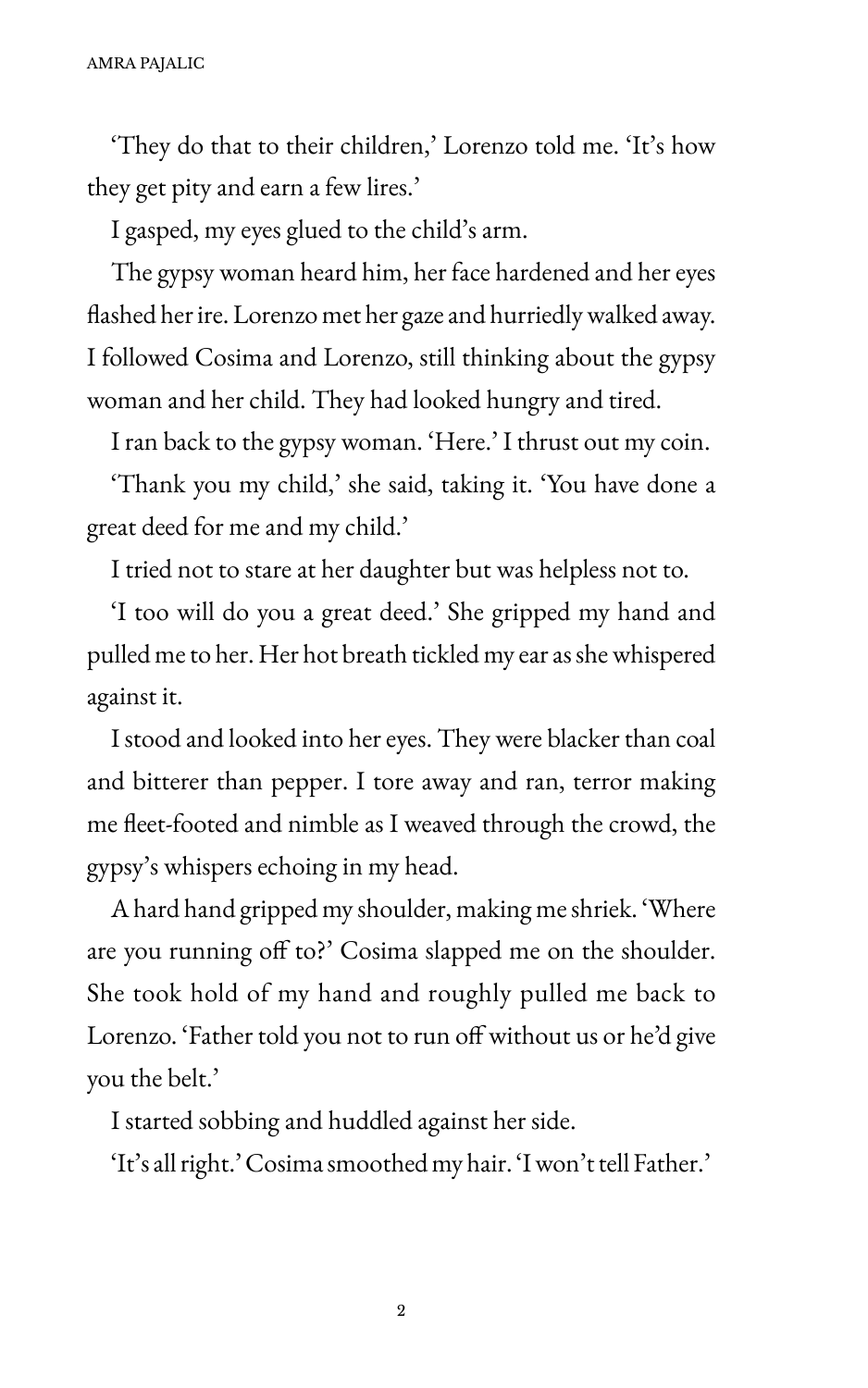For the rest of the night I stayed glued to my sister. Each time Lorenzo reached for Cosima I pulled her toward me, forcing him to walk apart from us.

'I didn't let the brat come so she could keep me away from my wife,' he muttered.

'Lorenzo,' Cosima said with her sweet voice. 'She misses me.'

My sister had married Lorenzo a few months before and moved away. This was her first visit as a married woman and she'd lorded it over me since she came, making me do her washing, brush her hair, make her bed. All the things she'd forced me to do when she'd lived at home but that I'd had a reprieve from when she married.

With the gypsy's words a faint echo, guilt bit me like a wasp. I'd been wishing for my sister to leave and never come back again and according to the gypsy, my wish would come true.

Cosima packed a few days later and I watched her every move. 'Are you happy with Lorenzo?' I asked.

'What a silly question,' Cosima admonished as she folded Lorenzo's shirt.

'Does he hurt you?'

Cosima looked at me. She sighed and sat on the bed. 'Come here.' She patted the bed beside her and when I sat, she put her arm around me. 'You've probably heard noises at night.' Her face turned pink and she avoided my gaze.

'This is what a man and woman do to make a baby. It sounds like it hurts and it does hurt the woman a little bit,' she shrugged.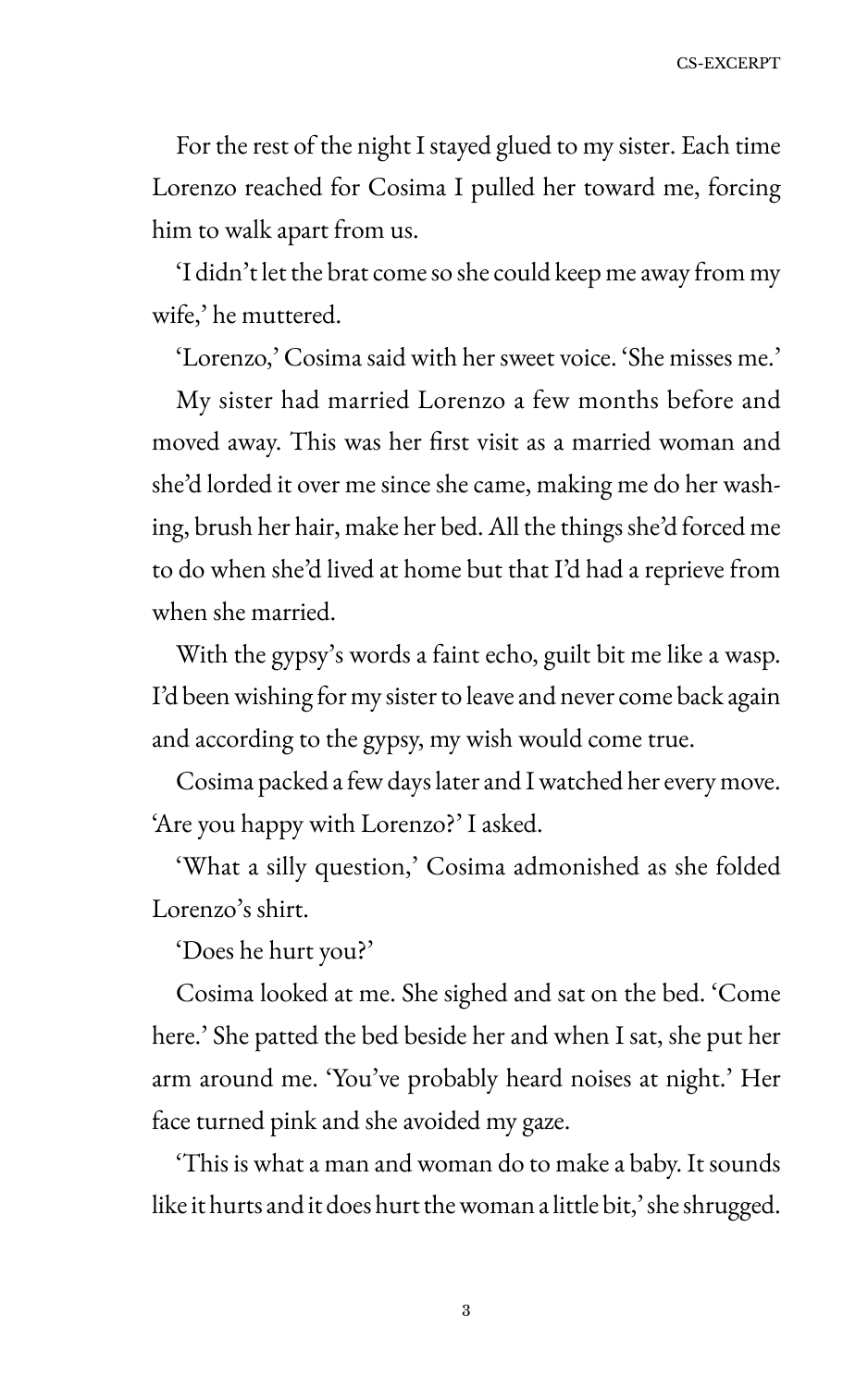'But it's a welcome pain because it means that I could have a baby.'

I looked at her with scorn. 'I know how a baby is made. A man puts his pippy in the woman's-'

Cosima clapped her hand over my mouth. 'If you know then why are you asking your silly questions?'

I pushed her hand off my mouth. 'Does Lorenzo hit you?'

'Of course not.' Cosima didn't meet my gaze as she continued packing.

'When are you going to visit again?' I asked.

'Are you ready?' Lorenzo asked as he entered.

'Ses.' Cosima kissed me on the cheek. I latched onto her hand and held it tightly. I started crying, my mouth open and snot dribbling onto my lips.

'You'll see me again soon.' Cosima pried my fingers off her. I shook my head, not letting go.

'When I have a baby you can visit and help me take care of it.' Cosima patted my hand and went to Lorenzo. He put his arm around her and led her outside to their car.

I watched through a veil of tears as she left. I tried to run after her but my father held me against him. It was the last time I saw my sister. She'd twisted in the seat and was looking out the back window, smiling and waving as she drove away to her death.

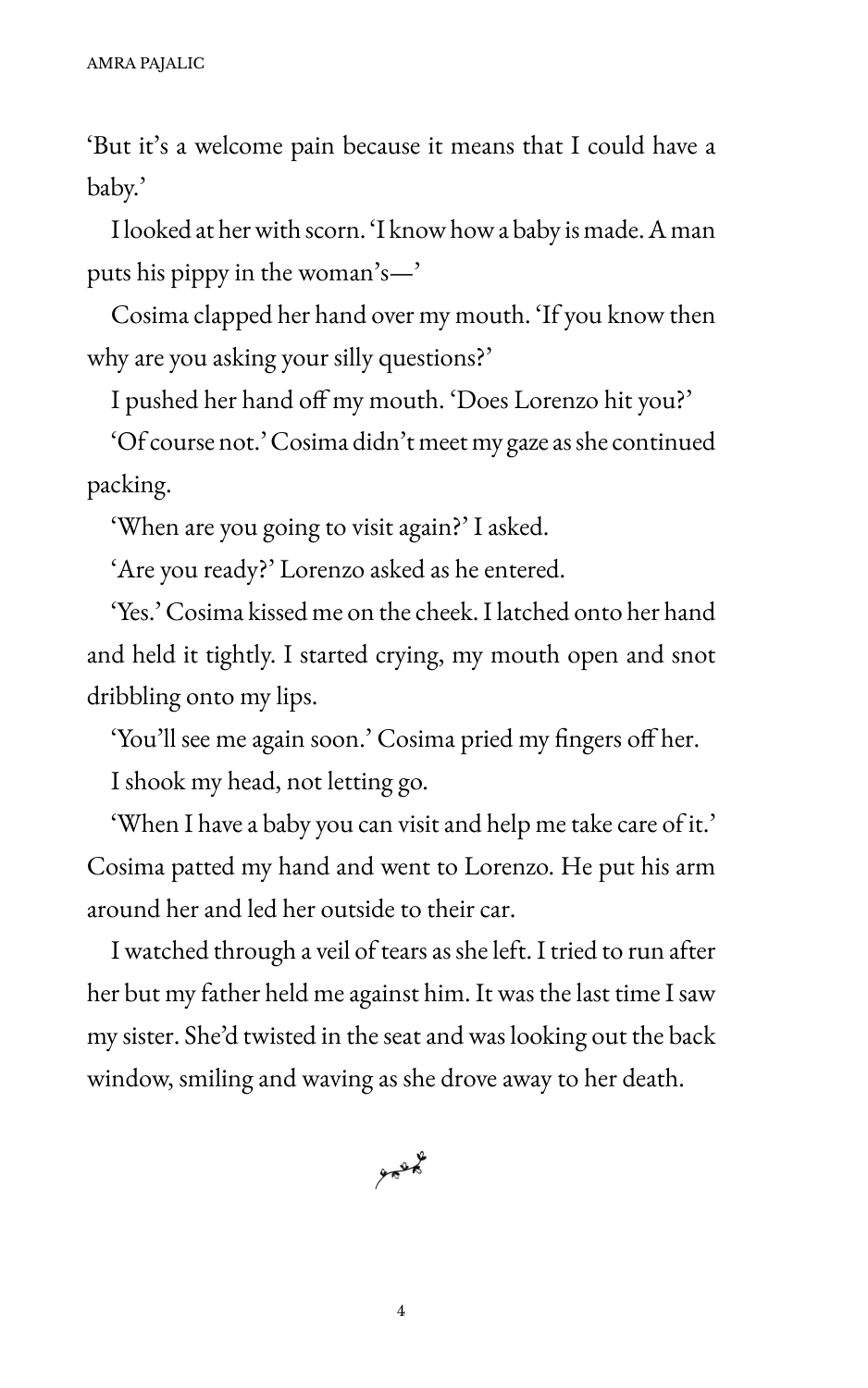The cuckoo clock rang, bringing me back to the present. As the cuckoo bird popped out of its house thirteen times and trilled its high-pitched song I sat up heavily and pushed myself off from the sofa. My youngest daughter was coming and bringing the grandchildren to visit me. For the next few hours my house would be filled with noise and laughter as my eight year old grandson and six year old granddaughter told me all their secrets.

When I greeted my daughter she looked tired and drawn, closer to my age than to her own forty eight years. I clucked my tongue as I hugged her. 'No good,' I said in my broken English. 'Look like old woman.' In my day we'd had our children young and spent our middle age in peace. I'd had all six of my children by the time I was thirty years old.

'I know Ma,' my daughter said, her forehead wrinkling so that she was the spitting image of what Cosima would have looked like, had she lived.



The gypsy's words had faded over time and I no longer feared her predictions, but in my sixteenth year her words proved true. I spent my days after completing my chores sneaking away to be with my love, Marco.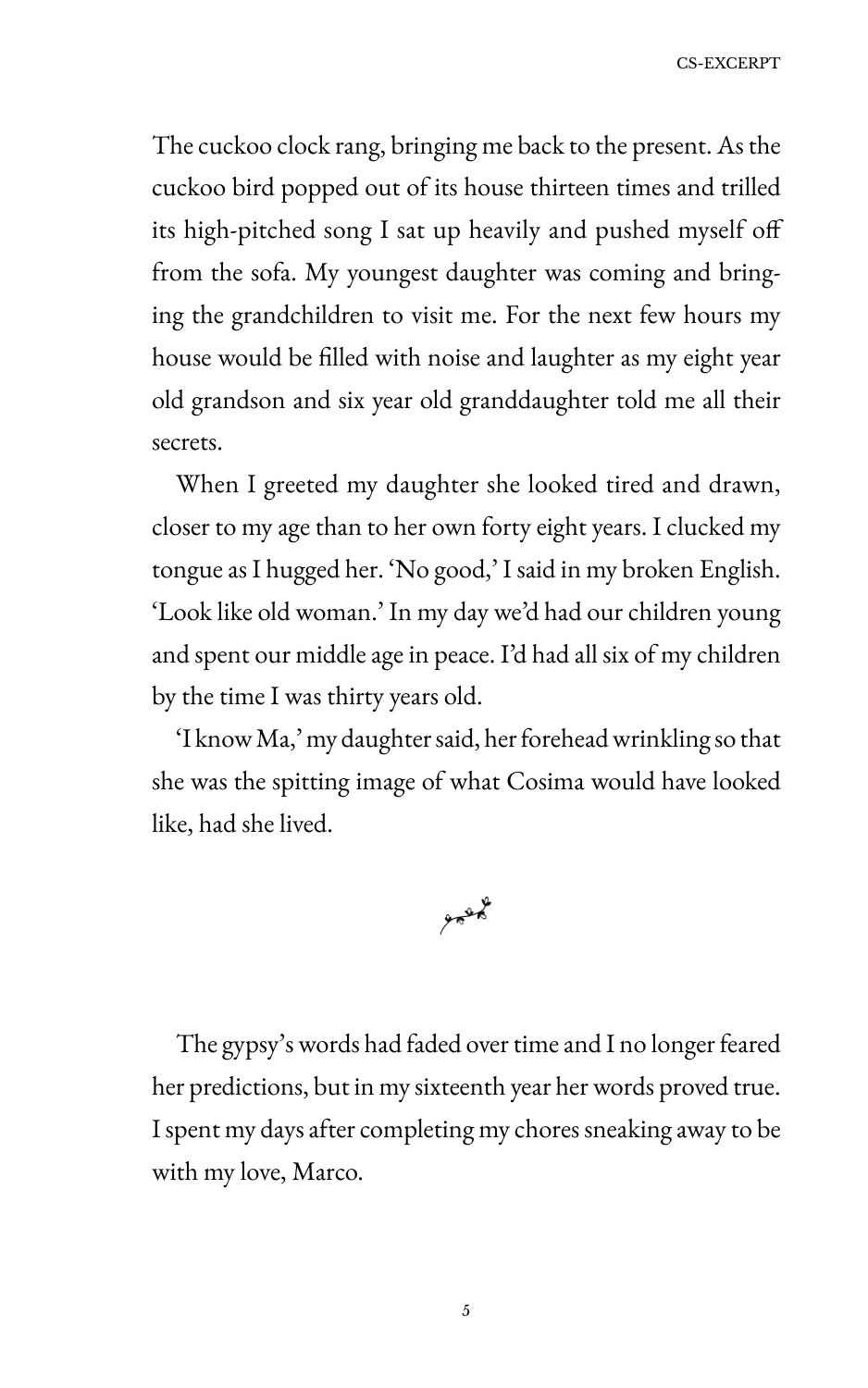Marco was a neighbour's son and we'd secretly loved each other since we were twelve years old. We were going to be married when the wretched war ended. It was already the fourth year of harsh deprivations that had stretched everyone's endurance to snapping point.

We'd meet in the cornfield at the edge of our property. Lying side by side we talked about our dreams.

'Australia is the place for us, Francesca,' Marco said, holding my hand. 'It is the land of opportunity.' He lifted my hand to his lips and pressed a kiss there, his gaze still on the bright sky above us.

I turned my head and watched his profile. My Marco was strong and determined. Whatever he put his mind to he achieved. Even in this time of hardship his fields produced the most crop and he always had a little extra food to give to my family.

I kissed his cheek. His eyes focussed on me and he smiled. I leaned over his chest and kissed his lips. He kissed me back for a moment, before pushing me away.

'No, Francesca,' he said as I continued kissing him.

'But I don't want to wait.' I pressed my breasts against his chest. My parents didn't want me to marry while the war was on and Marco agreed with them. I was the only one who thought waiting in this time of uncertainty was crazy. 'The war could last forever,' I murmured against his lips.

For a moment he weakened and kissed me back with all his pent up desire. My heart raced as I felt his need against my thigh,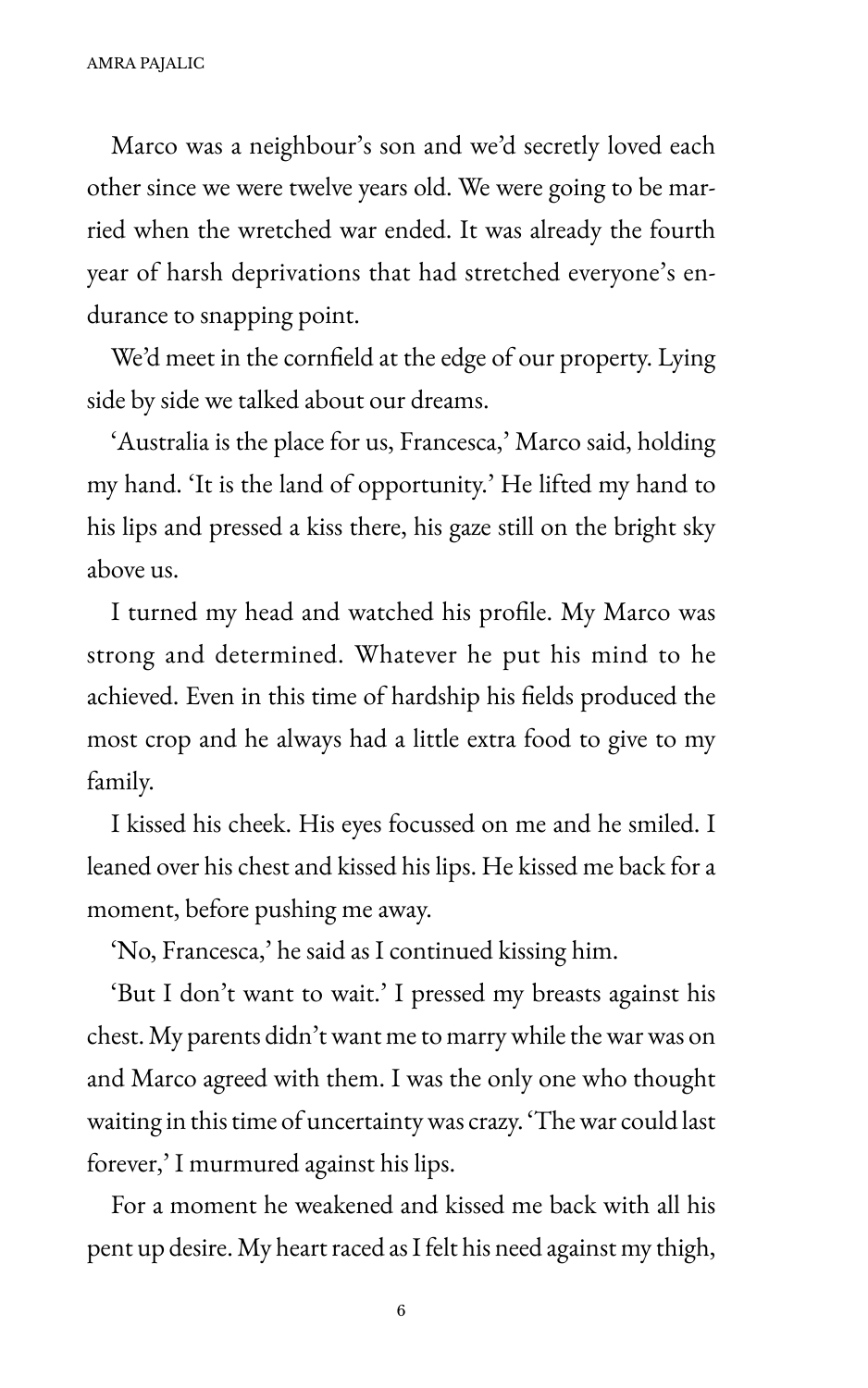his strong hands gripping the back of my head as he devoured my lips. He wrenched himself away and stood, offering his hand to help me up. 'The war will only be a few more years.'

'A few more years,' I shouted. I slapped his hand away and pushed through the corn, walking home in a snit.

'Such passion,' Marco teased. 'You will scorch the sheets on our wedding night.'

'There won't be a wedding night,' I shouted over my shoulder, not breaking my stride. Marco's laugh wrapped itself around like me like the warm tendrils of a summer breeze.

This was our little game. I knew the next time I saw him Marco would have a gift, a flower or an apple, to give to me as he sweet-talked his way back into my good graces.

Except, there would be no next time. When I came home that day there was a visitor and my life changed.



My daughter walked into the living room carrying a box. 'Look what I found in the bedroom.'

'I was cleaning,' I said as I watched her rifling through the box.

'You should put some of these out in frames.' She caressed a yellowed black and white photo of a man in a soldier's uniform, stony-faced as he started down the camera. 'Have some reminders of Dad around you.' She handed me the photo.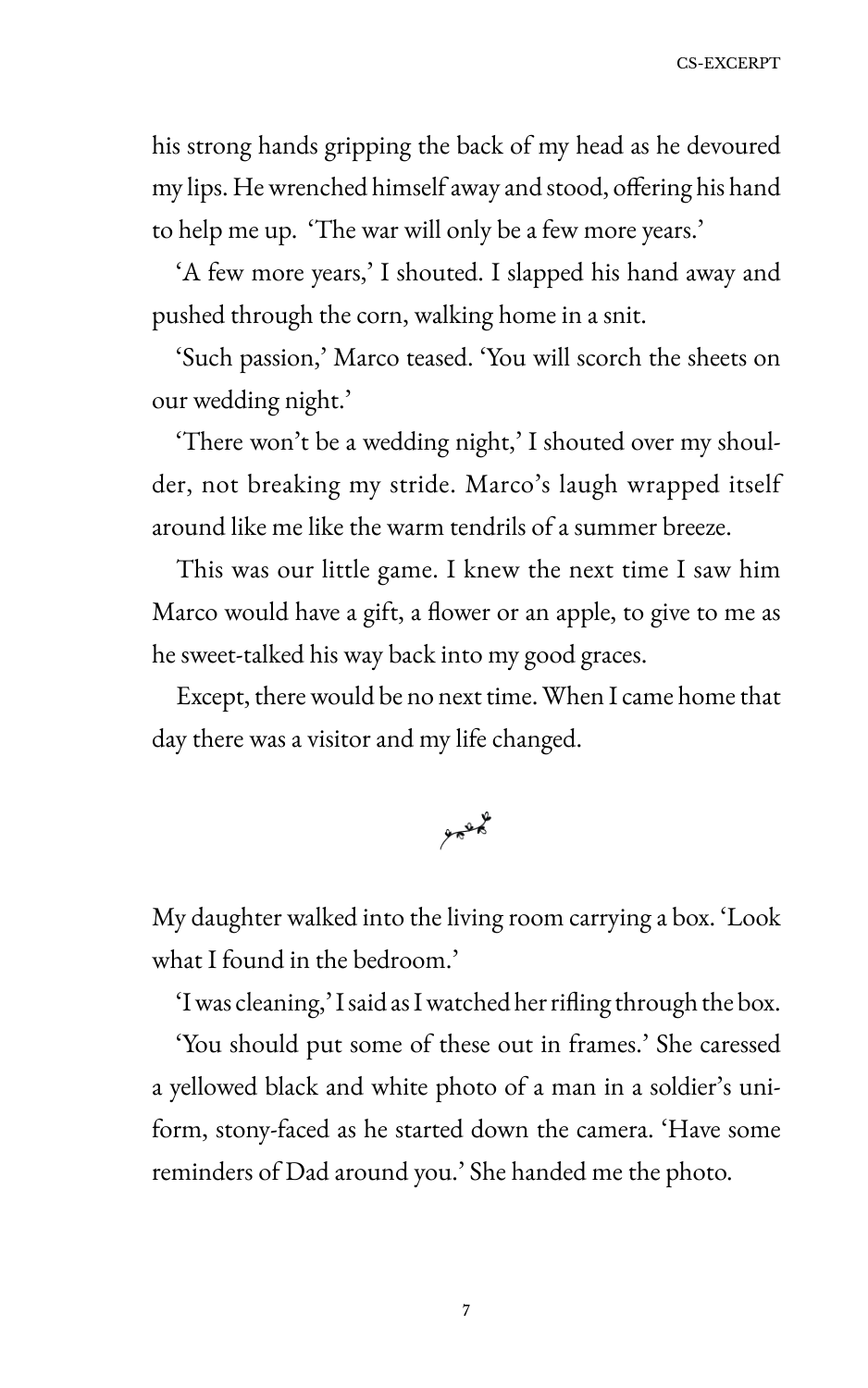'I have memories here.' I tapped my head. 'I don't need this.' I put the photo back in the box and handed it to her. 'You take and put in frame.'

?he looked uncertain.

'Take, take,' I insisted.

She put it in her bag. 'I'll pick out a few and bring the rest back to you.'

I didn't say anything. I had already left all my photos and memorabilia to her in my will. She was the fairest and most sentimental of my children and I knew she'd be the one who'd divide them fairly among her other siblings.

 $25$ 

I'd walked into my parents' house rosy-cheeked from my fight with Marco, grass sticking to my dress and legs from lying on the ground. There was a soldier in the living room and my parents' faces were sunken with worry. It was never good to find a Black Shirt in your house.

'Hello Francesca,' the soldier said.

My eyes widened. How did he know my name? Fear blurred my vision and it took me a while to recognise him as Lorenzo, my sister's husband. 'Cosima,' I whispered, looking around for my sister.

My mother sobbed and I saw she was holding a bundle of rags in her arms. As she cried, her arms tightened on the bundle and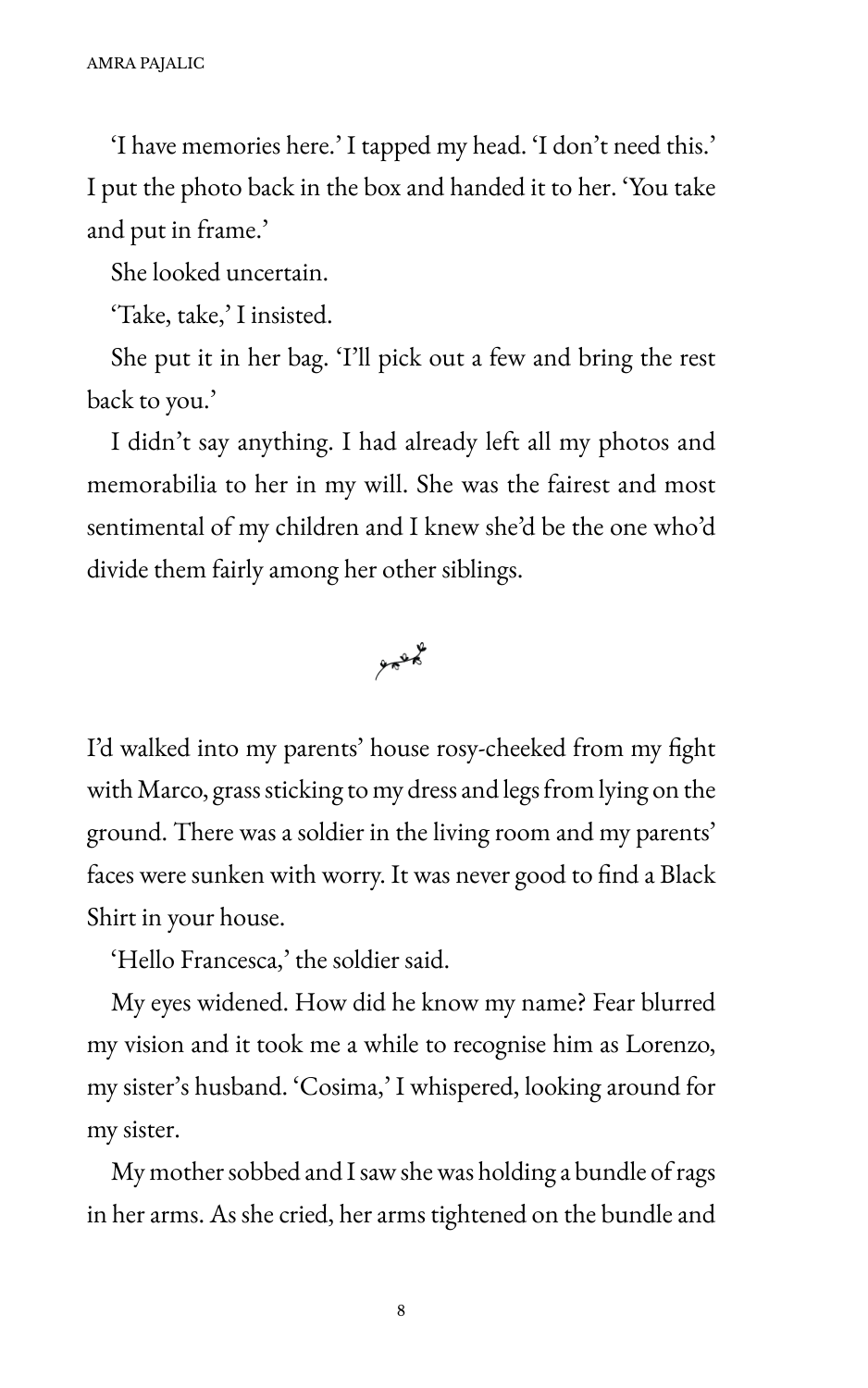it let out a shriek. I walked to my mother and saw the screaming red face of the baby she gripped. Mother told me my sister had died bringing her daughter into the world.

Lorenzo took the baby from my mother and placed it in my arms. 'Here is Cosima,' he said, as my hands curled around the squirming bundle.

I looked down at the baby and saw Cosima's eyes looking at me.

'It is time for you to keep the promise you made your sister,' Lorenzo said. 'Sou promised you would help her take care of her baby.' He took something from his pocket and gripped my hand. 'And now you have to keep your word.'

I felt something cold slide onto my finger and looked down to see my sister's wedding ring on my left hand. My legs gave out. The gypsy's burning black eyes filled my vision and I heard her whispered words once again. 'Sou will marry your sister's killer,' she had told me and within a week, I did.



The cuckoo bird started singing to mark the fourteenth hour of the day. As it jumped out of its house my grandchildren watched enthralled and counted its cuckoos.

'One, two, three.' The cuckoo's song died. 'Ohhhh,' my grandchildren exclaimed their disappointment and watched as it continued leaping out if its house mutely.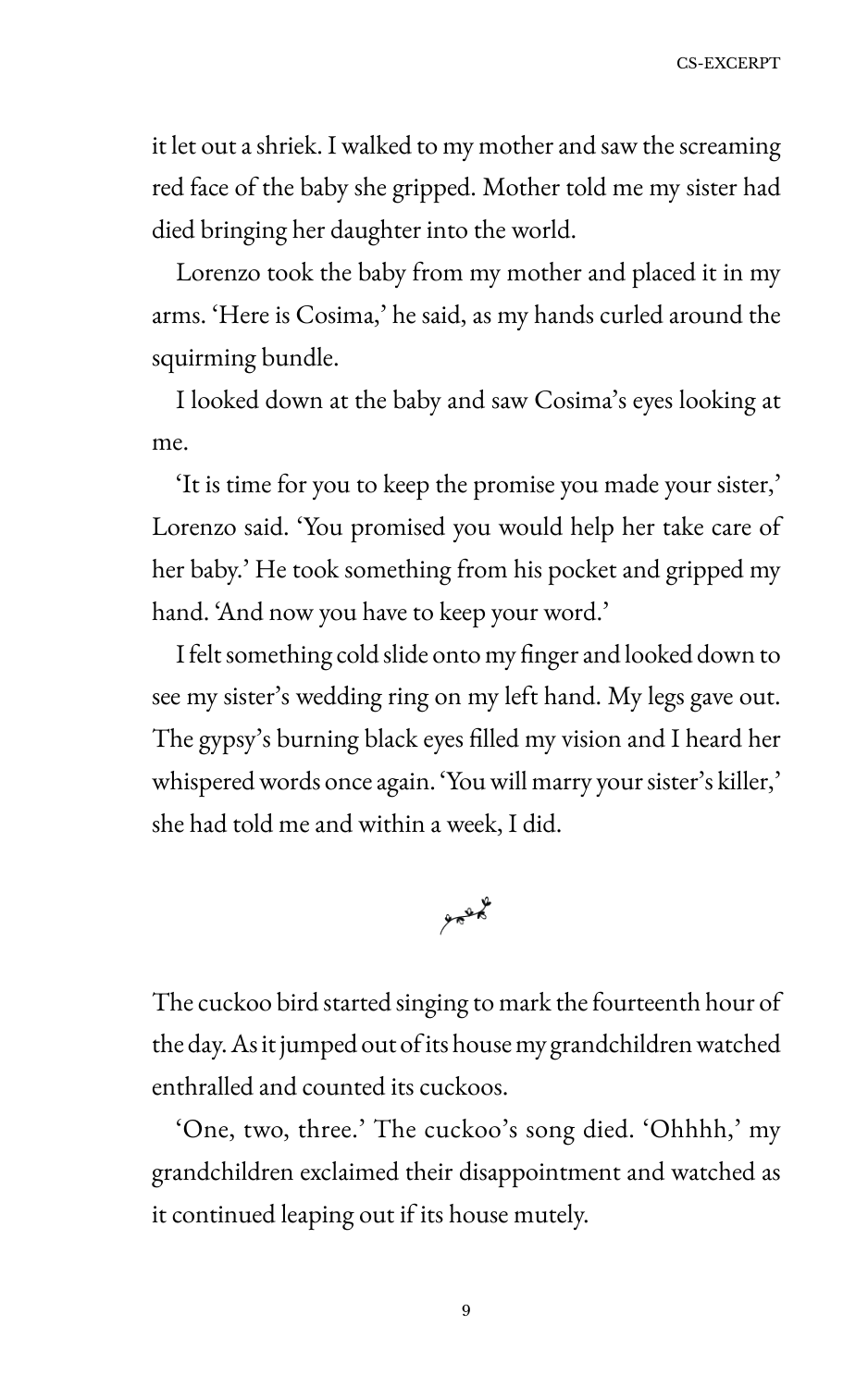My grandson peered at the shelf above the heater, his index finger pointing at the clocks as he counted under his breath. 'Mum, why do old people have so many clocks?'

'Because we are marking the time left to our death,' I said.

'Mum, don't be morbid,' my daughter snapped. 'Because they like the sound that clocks make.' She told my grandson.

'We will all die.' I placed my hand on hers. 'It is nothing to be afraid of.'

'Don't talk like this.' My daughter gripped my hand briefly. 'Sou're going to live forever.'

I shook my head. 'No.' I tried to find the words to make her understand. 'We all have a time to live and a time to die,' I wanted to tell her, but even after fifty years of living in Australia, the English words would not trip off my tongue.

By the time I had remembered the English words she was already lost in the tide of life, rushing to separate her children as they slapped and screamed at each other. I smiled. She would learn, just as I had to learn.

 $958$ 

While knowing that I would live a long life made some burdens easier to bear, it made others intolerable.

'She must be at least three months old,' I said to my mother as I changed baby Cosima. Mother fearfully looked around to see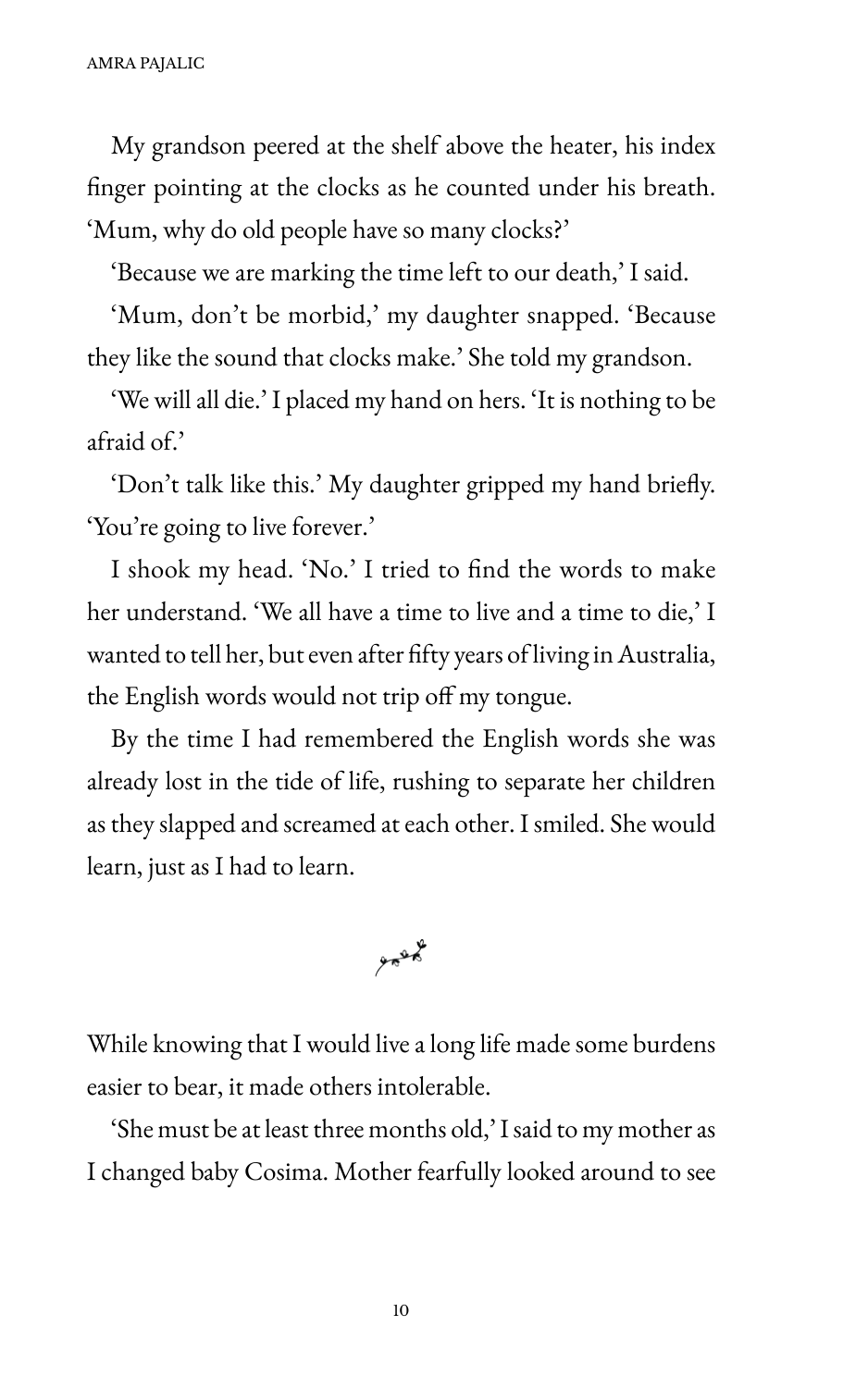CS-EXCERPT

if Lorenzo was nearby. 'If Cosima died in childbirth, why did it take three months for him to come here?'

Mother didn't answer. She took Lorenzo's dirty uniform out to wash, her eyes Hashing her warning. After the uniform was dry Mama took the cast iron out and started ironing.

'I'll do it.' I took the heavy iron from her hands. I pressed the iron onto the shirt and moved it. The iron stuck to the shirt, slightly singing it.

Mama winced. 'You have to do it gently.' She instructed me as I slowly ironed.

I was hanging the shirt on a coat-hanger when Lorenzo entered. He looked at the shirt, noticing the singe on the front pocket. His arm arched back and his face contorted into rage and hatred. I Hinched, closing my eyes as I waited for him to strike. He struck, his hand glancing off my head as if he attempted to swerve at the last moment. I opened my eyes.

'Do better in future,' he snapped, and took the shirt away.

Mama hugged me and we both trembled against each other in terror. Is this what my poor sister had to contend with?

The mailman arrived the next day. The mail was sporadic in this time of war, arriving every two to three months. He handed me an envelope that was creased and torn, as if it had travelled over the whole countryside before it arrived to me. I looked at the writing as the mailman pedalled away and gasped—it was Cosima's handwriting. I ran to the barn and climbed the ladder to the attic where the corn was stored, before opening it.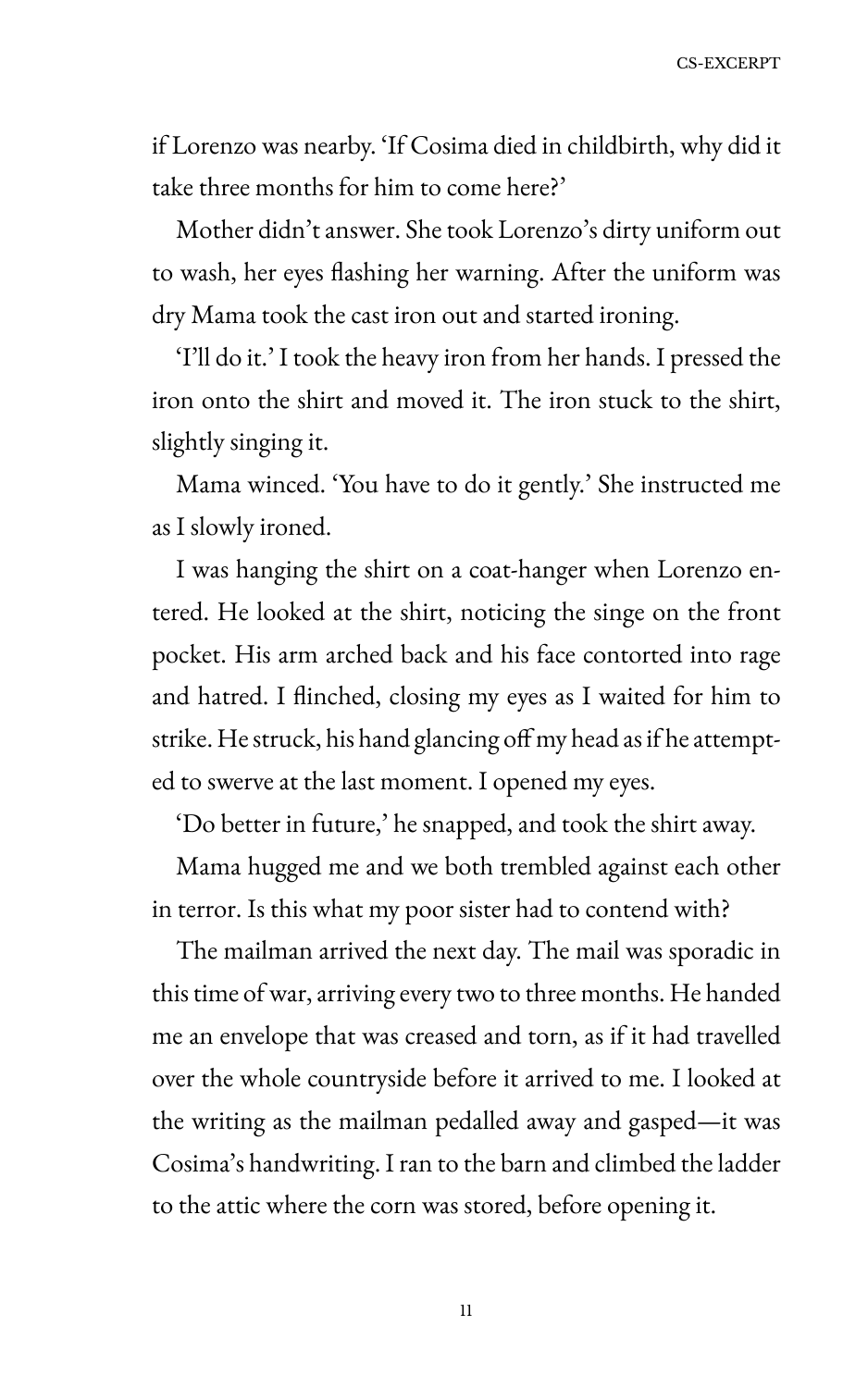*My dear Francesca,*

*I have given birth to a beautiful baby girl that I named Violetta. She reminds me so much of you when you were first born with her rosy cheeks and long black eyelashes. She suffers from colic and cries a lot, my poor love. I find myself carrying her around all day, attempting to comfort and soothe her.*

*Lorenzo has joined the Fascists and is serving our beloved leader Benito Mussolini. He is under a lot of pressure as a soldier, trying to prove himself in this time of division to make our country whole. He gets frustrated with my lax housekeeping and says that my ironing of his uniform is inadequate. I remember how your little hands are so deft and careful as you ironed Papa's good suit for cousin Piera's wedding.*

*Please promise me you will come. I need you so much. Your loving sister, Cosima*

Now I knew what had happened. Lorenzo must have used his brute strength and struck her. Struck her hard enough to kill her. I closed the letter and cried. If only I had received it earlier.

I held out against my parents' entreaties for a week, attempting to find a spare moment to speak to Marco, but between my parents' watchful eyes, Cosima's demanding screams and Lorenzo's suspicious gaze, it was never to be.

The Black Shirts held the power of life and death in their hands, and in the end there was only one choice to be made. I lost my virginity in the bed that I'd shared with my sister, keep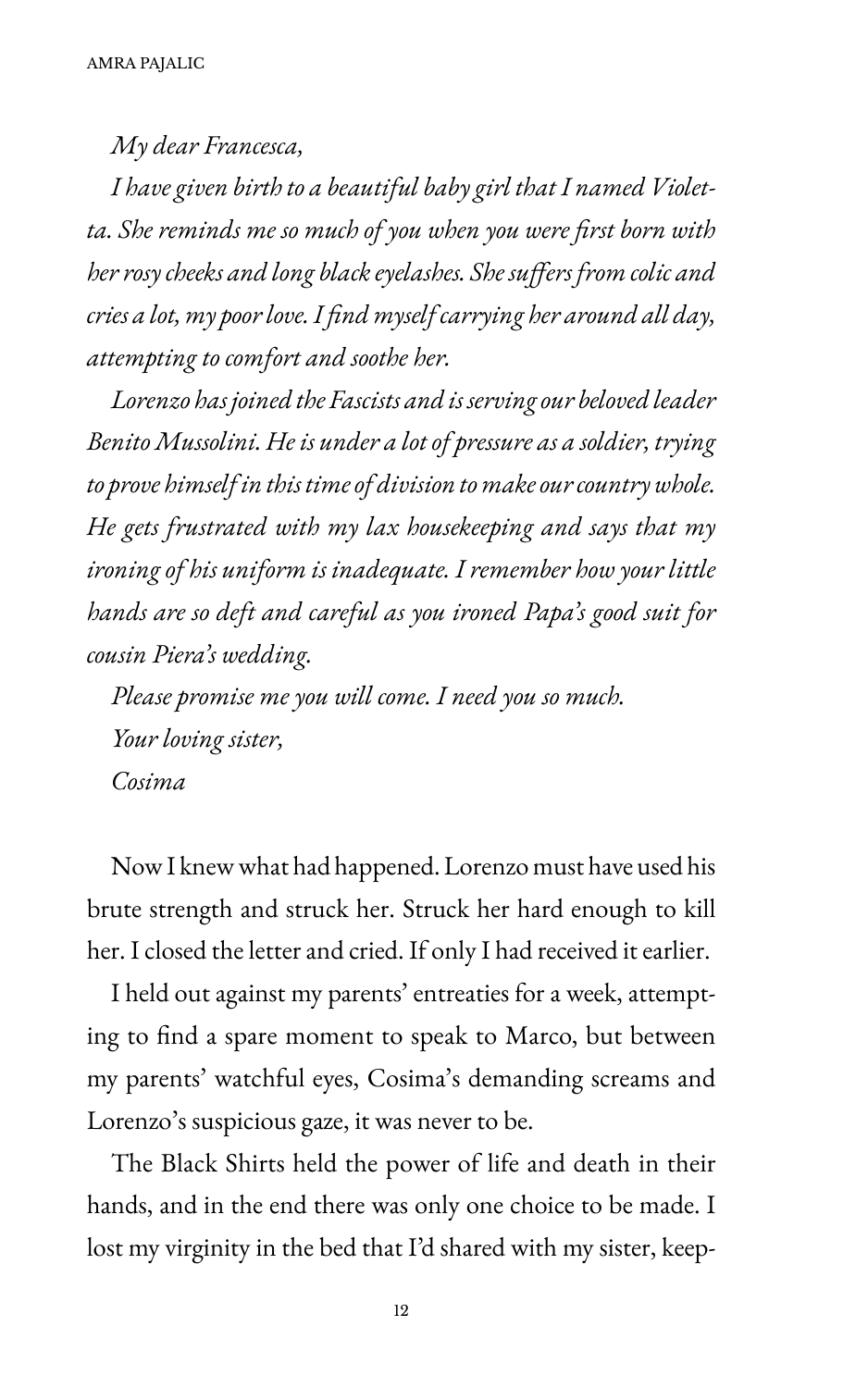ing my eyes closed as my lips formed Marco's name. The next morning I left my sleeping husband and went to the cornfield to meet my love.

Marco sat on the ground and didn't look at me as I sat beside him.

'I didn't want to do it,' I said to his profile.

'I know.' He still didn't look at me.

'I had to because of $-$ '

He stopped me by taking hold of my hand. I gripped it tightly, knowing this was the only touch permitted to me.

'I'm joining the Partisans.' Marco let go of my hand.

'No,' I said. 'You promised you wouldn't leave.'

'Yes and you promised you would be my wife.' His smile was bittersweet.

I covered my mouth as I cried. 'I'm sorry,' I gasped between sobs. 'I'm sorry.'

He leaned over and kissed me on the forehead. 'So am I,' he whispered as he left.

I prayed for death as the gypsy's words taunted me with the knowledge of the years that stretched ahead of me, but even as the war raged around us and many died, I was immune.

I thought that losing Marco was the worst thing that could happen to me, but in my seventeenth year I was to learn different. That was the year that I lost Cosima for the second time.

The fever I thought was from teething carried her away in her sleep. She was thirteen months old when she died of measles and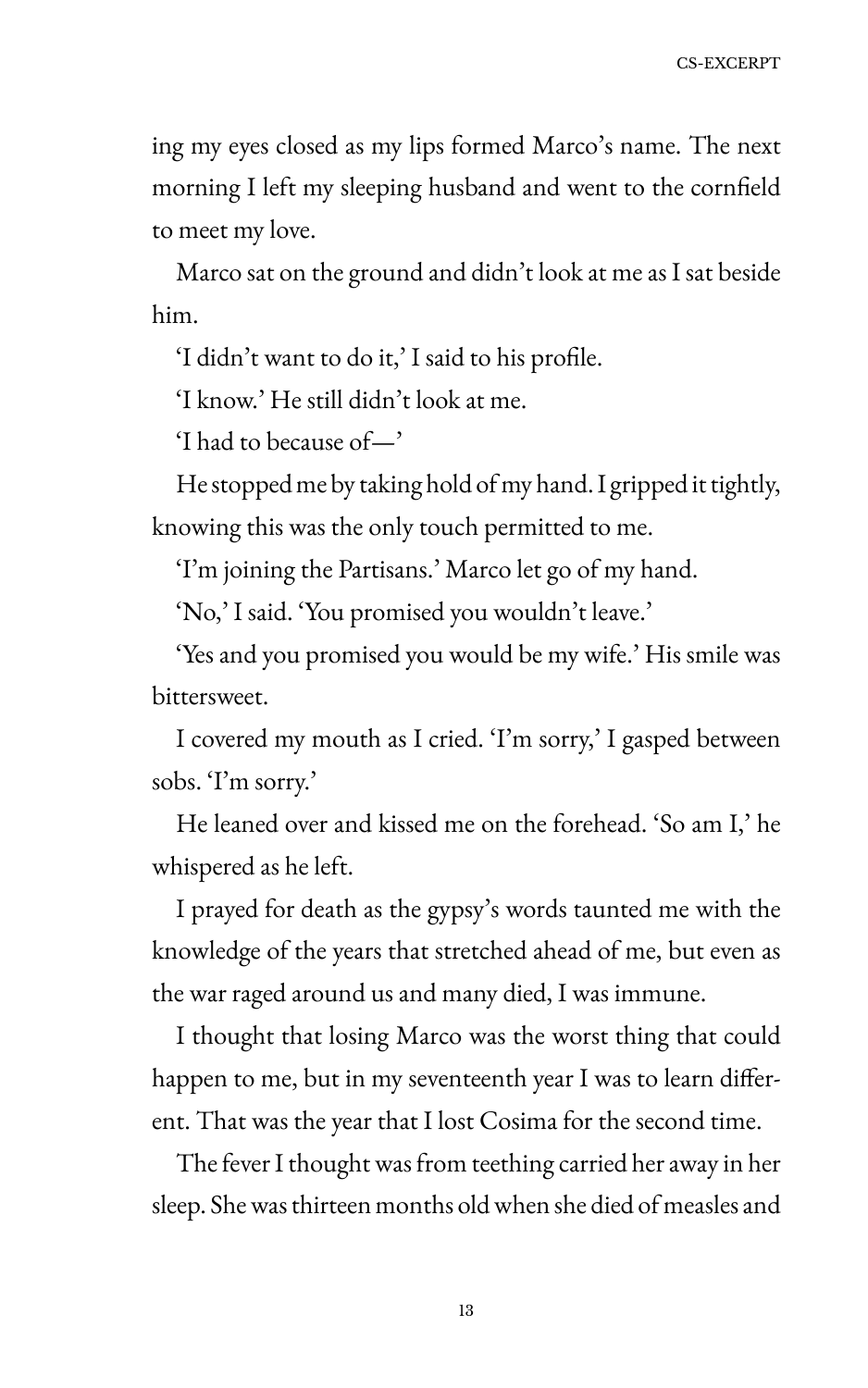joined her mother. I wrapped her in her mother's wedding dress and we buried them next to each other.

'Don't worry, Bella,' an old woman said after she offered her condolences to my parents. 'Sou will have your own children soon.' She patted my stomach.

I Hinched from her touch, thinking about the children I would have. Children that would have Lorenzo's black wiry hair instead of Marco's chocolate-brown eyes.

I was in my bedroom after the funeral writing a letter to Lorenzo, who was on the front, to tell him about his daughter's death.

'Francesca.' My father knocked on the door gently and entered. He was fighting to hold back tears.

I turned away from him.

'Marco is missing,' he put his hands on my shoulders. He didn't have to say anything else. I knew that Marco was thought to be dead. My father patted me and left.

I had no more tears left. I closed my eyes and swayed from despair, the grinding pain of so many losses wearing me down.

'Sour love will remain lost to you if you give up hope,' the gypsy whispered.

I snapped my eyes open and looked around me, but I was alone. I touched my heart and felt it stir to life. There were many people who had been declared missing and been found again. Just the other week my neighbour Giancarlo had returned to his wife and children after they'd mourned him for a year.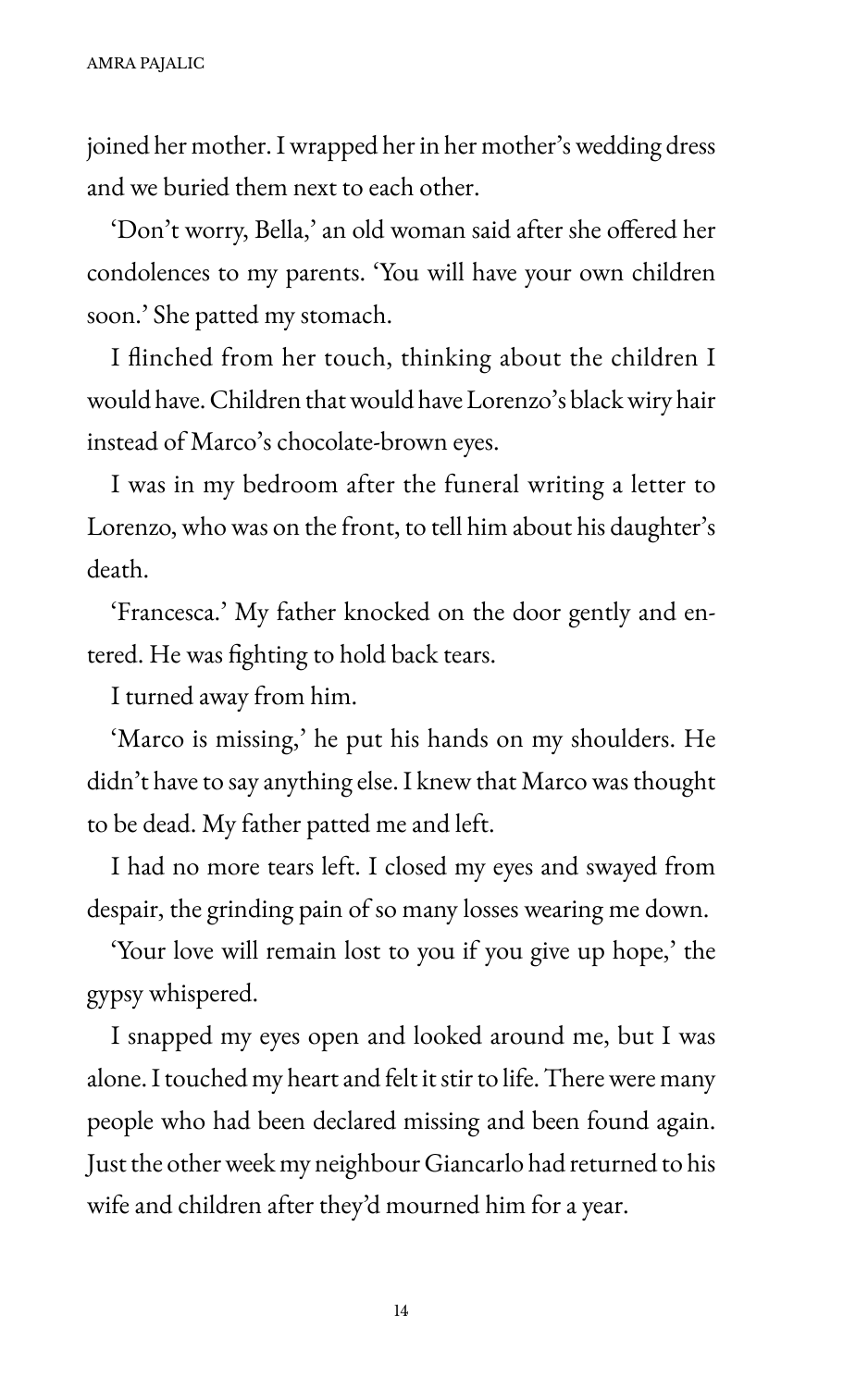I looked at the letter I had been writing to my husband. I had kept my promise to my sister, now it was time for me to keep the promise I made to my love. I crumpled the letter and started again on a new sheet.



'I'll see you next week, Ma,' my daughter said as I walked her to the door. I touched her face with my hand. When she smiled I felt Cosima with me once again.

'Uno momento.' I went to the fridge and removed a container. 'I make meatballs for you.' I handed them to my daughter.

'Keep them here for next week.' She tried to hand it back but I pushed it away.

'It's okay.' I squeezed my grandson's cheeks. 'I know he likes meatballs.'

'Muum.' My grandson put his hands onto the container. My daughter sighed and put it in her bag and I saw the photo of my husband in his uniform again.

I closed the door behind them and lay on my sofa and waited. The empty house sighed around me. The weighted silence interrupted by the ticking of the clocks. I'd had plenty of practice at waiting.

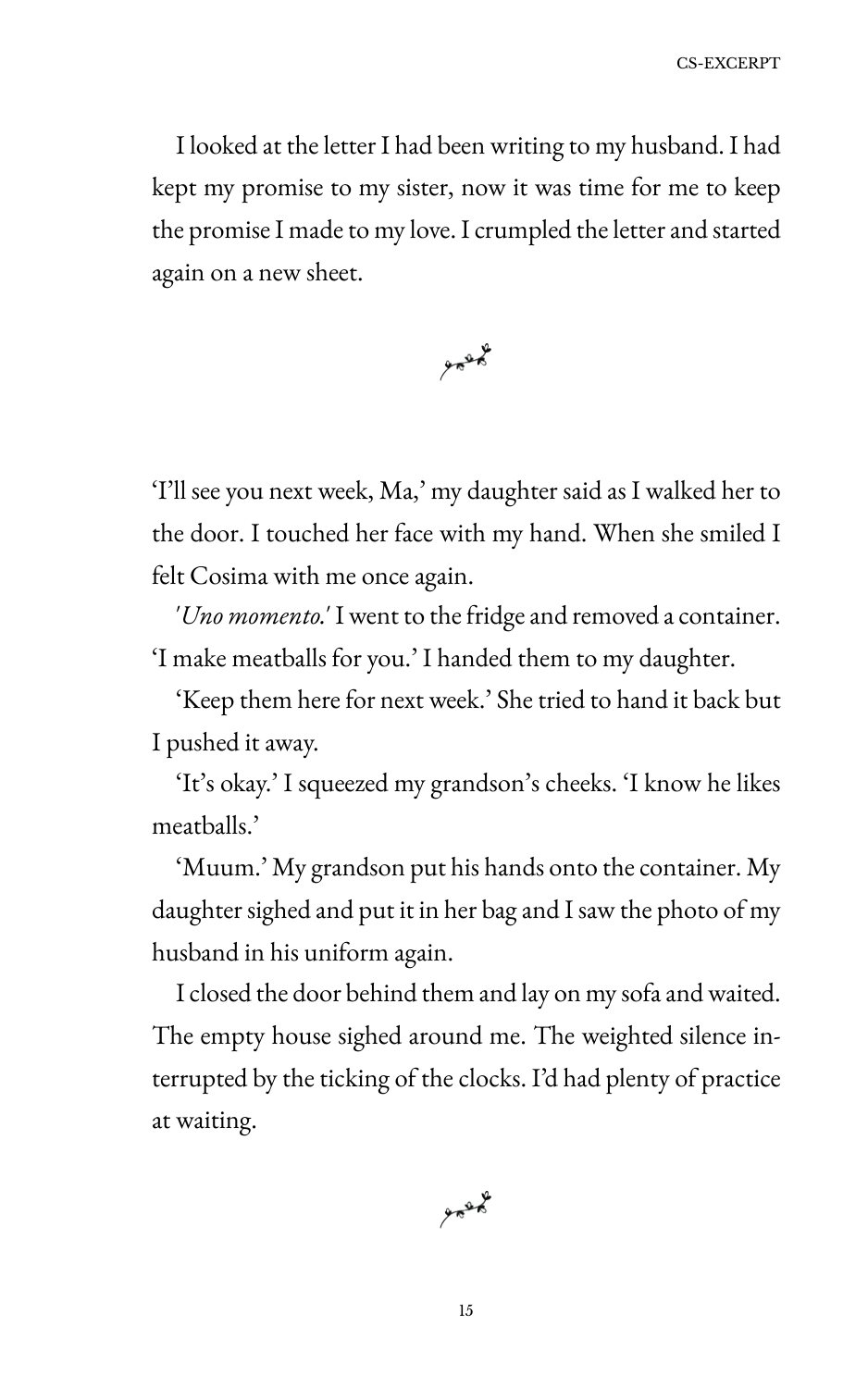I waited for him every day in the cornfield, holding onto the gypsy's words. She'd been right about so much, she had to be right about this too. He came back to me on a warm summer day in 1943 after the Americans swarmed Rome.

I was lying on the ground, the corn rustling around me as the breeze riHed its branches, when he called my name. I opened my eyes and saw that in the two years since we'd said what we thought were our final goodbyes, he'd grown from a boy into a man. He was gaunt and his uniform hung on him. Later he told me about the two years we lost while he was a prisoner of war.

'Marco,' I said his name like a prayer and ran to him.

He hugged me, before quickly letting me go. 'I have to go.' He started to walk away.

'No, please don't go,' I begged as I clutched at his hand. 'I have so much to tell you.'

He pulled his hand away. 'You will have to tell those things to your husband.'

'No.' I threw myself in front of him. 'I want you to be my husband.' I looked down at the ground. 'As long as you will have a divorced woman.'

I had divorced Lorenzo after baby Cosima's death, while my parents howled their protest. Lorenzo had reluctantly let me go, after I wrote to him what I'd learnt about my sister's death.

Since the divorce I'd become the social outcast of my village and the only thing that had sustained me was the hope that Marco and I would be together. But now that the moment of truth was finally upon me I couldn't look at him for fear of the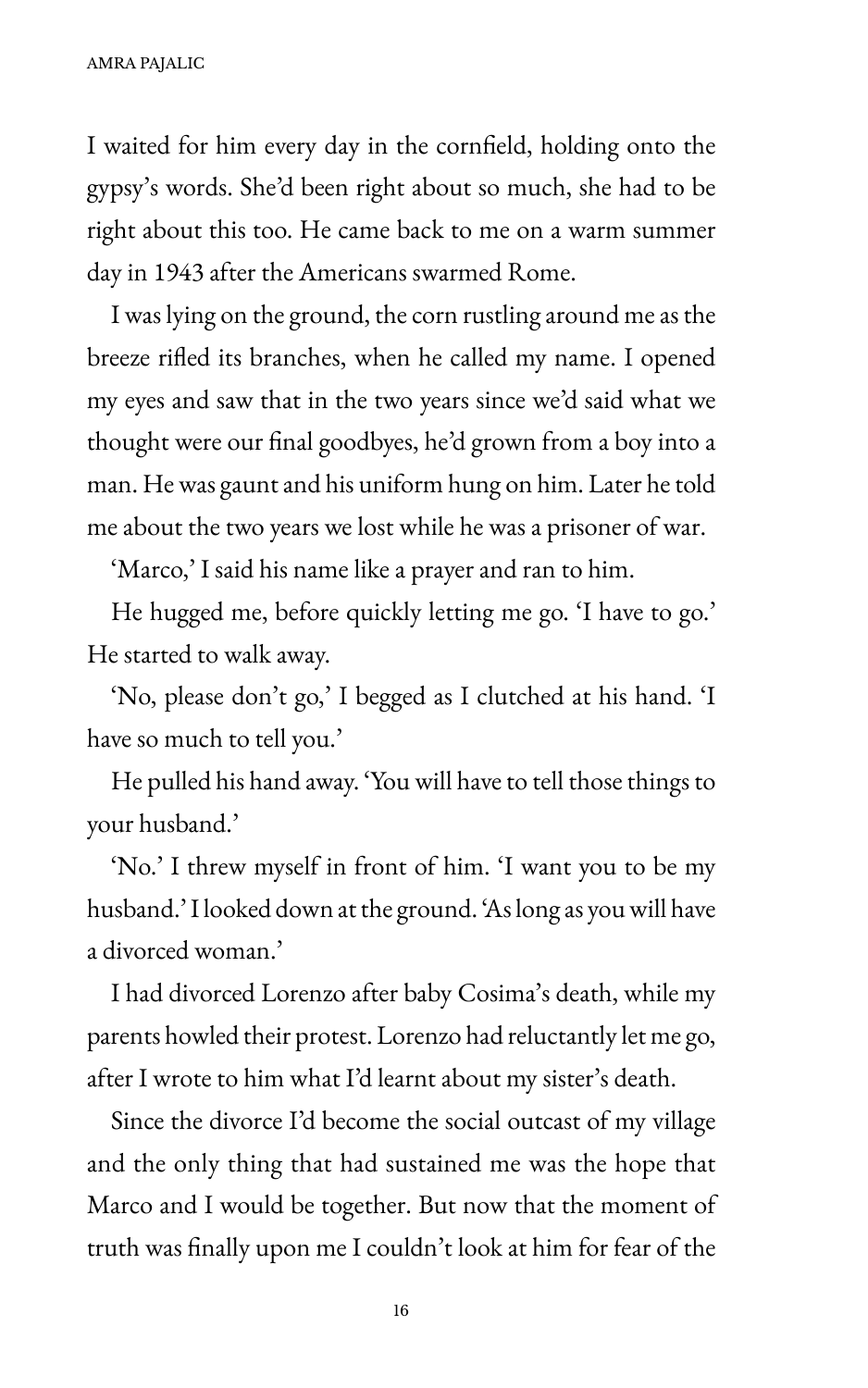disgust I would see on his face. He placed something in my hand. I looked down to see an apple.

'I guess we will have our wedding night after all.' He smiled.<sup>[]</sup>

The cuckoo bird fluttered, doing its mute dance fifteen times. The fortune-teller had told me, 'Sou will die when your hair is grey, when your face is like a dried fig, and when the cuckoo bird stops singing.'

It was time.

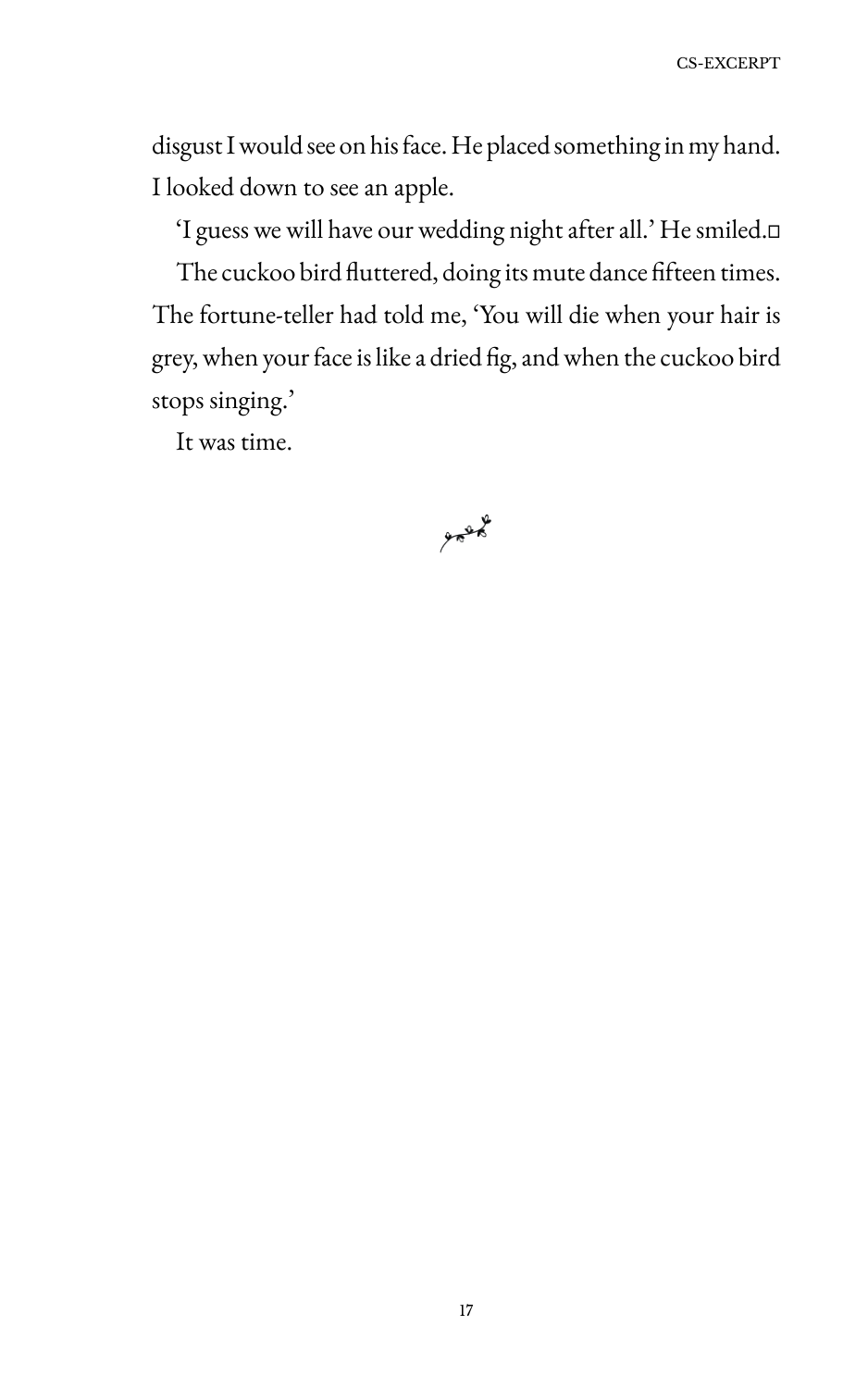### About the Author

**Amra Pajalić** is an award-winning author, an editor and teacher who draws on her Bosnian cultural heritage to write own voices stories for young people, who like her, are searching to mediate their identity and take pride in their diverse culture.

She won the 2009 Melbourne Prize for Literature's Civic Choice Award for her debut novel *The Good Daughter*. The anthology she co-edited, *Growing up Muslim in Australia* (Allen and Unwin, 2014), was shortlisted for the 2015 Children's Book Council of the year awards and her memoir *Things Nobody Knows But Me* (Transit Lounge, 2019) was shortlisted for the 2020 National Biography Award. Her short stories and non-fiction articles and essays have been been published in anthologies, journals and shortlisted in writing competitions. She works as a high school teacher and is completing a PhD in Creative Writing at La Trobe University.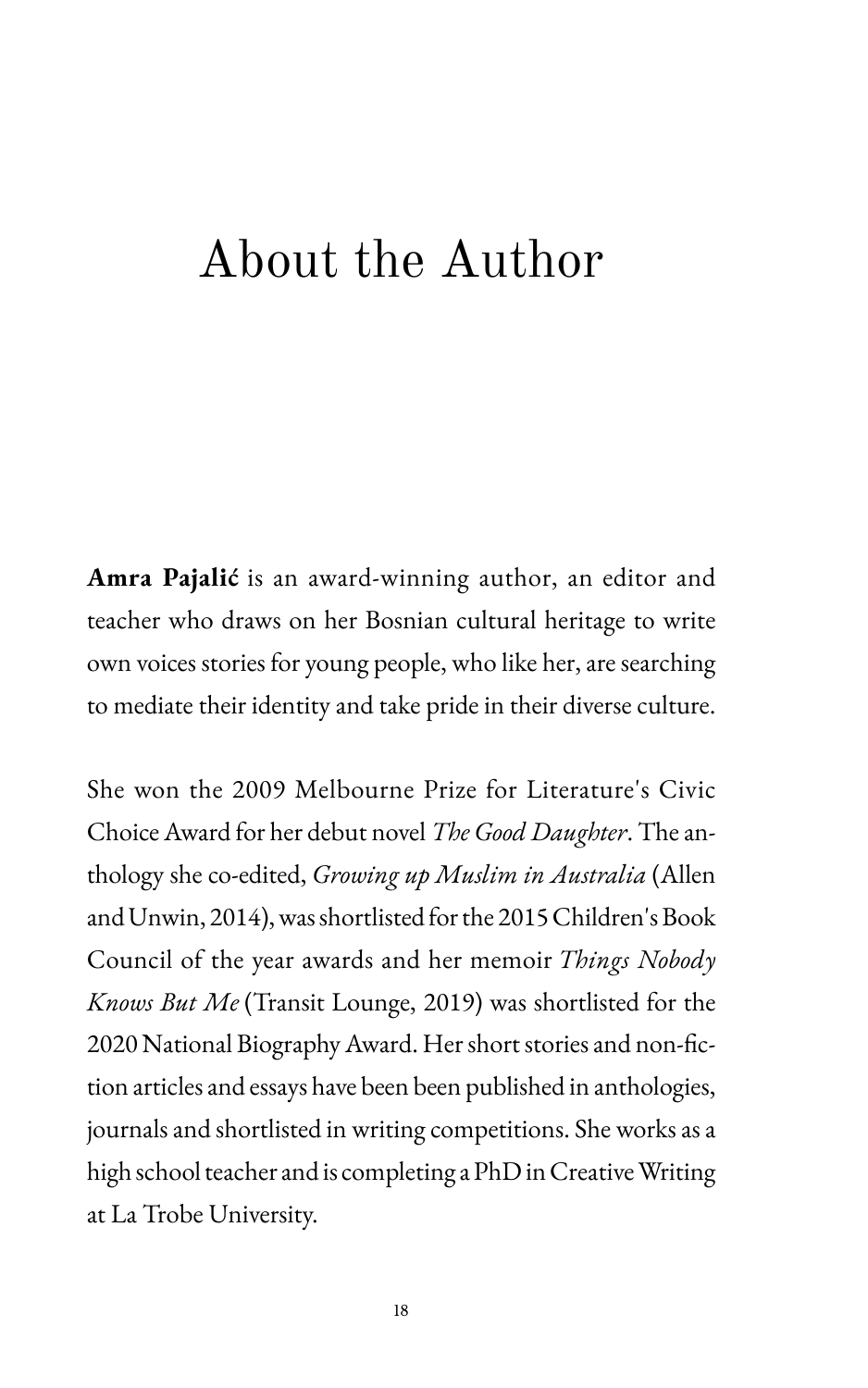### **CONNECT WITH AMRA:**

www.amrapajalic.com

https://www.instagram.com/amrapajalicauthor/

https://twitter.com/AmraPajalic

https://www.tiktok.com/@amrapajalic

https://www.facebook.com/AmraPajalicAuthor/

https://www.bookbub.com/authors/amra-pajalic

### **SIGN UP FOR AMRA'S AUTHOR NEWSLETTER**

For news, giveaways, bonus material, and sneak peeks, please sign up to her newsletter.

http://www.amrapajalic.com/

### **PLEASE LEAVE A REVIEW**

If you enjoyed this book and would like to show Amra your support, please consider leaving a star rating and/or review on the website you purchased the book from.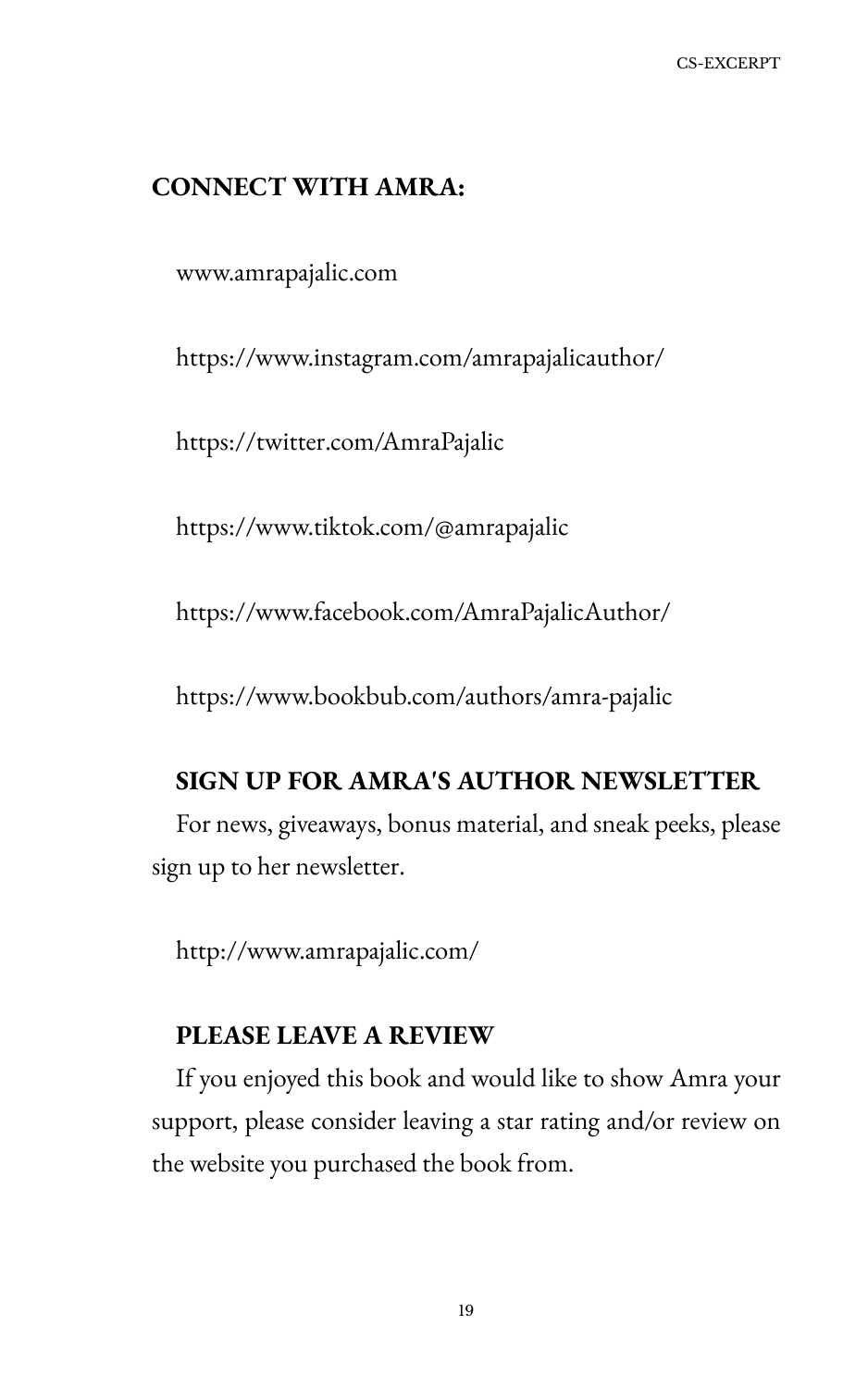# Short Story Publication Credits

Amra's stories were previously published in online journals, anthologies and shortlisted in prizes:

'The Cuckoo's Song', Second Prize, 2006 *Brimbank Council Short Story Competition*

'Siege' published in 2004 *Best Australian Short Stories*, Black Inc

'Flirty Eyes' in 2005 *Best Australian Short Stories*, Black Inc

'In Treatment' published in the 2011 *Ada Cambridge* Competition Anthology

'Fragments' published in *Bronzeville Bee* Online Journal, 2019

'Nervous Breakdown' previously published in 2016 *Rebellious Daughters* Anthology, Ventura Press

'School of Hard Knocks' in *Meet me at the Intersection* anthology, Freemantle Press, 2018

'Woman on Fire' in 2013 *Etchings* journal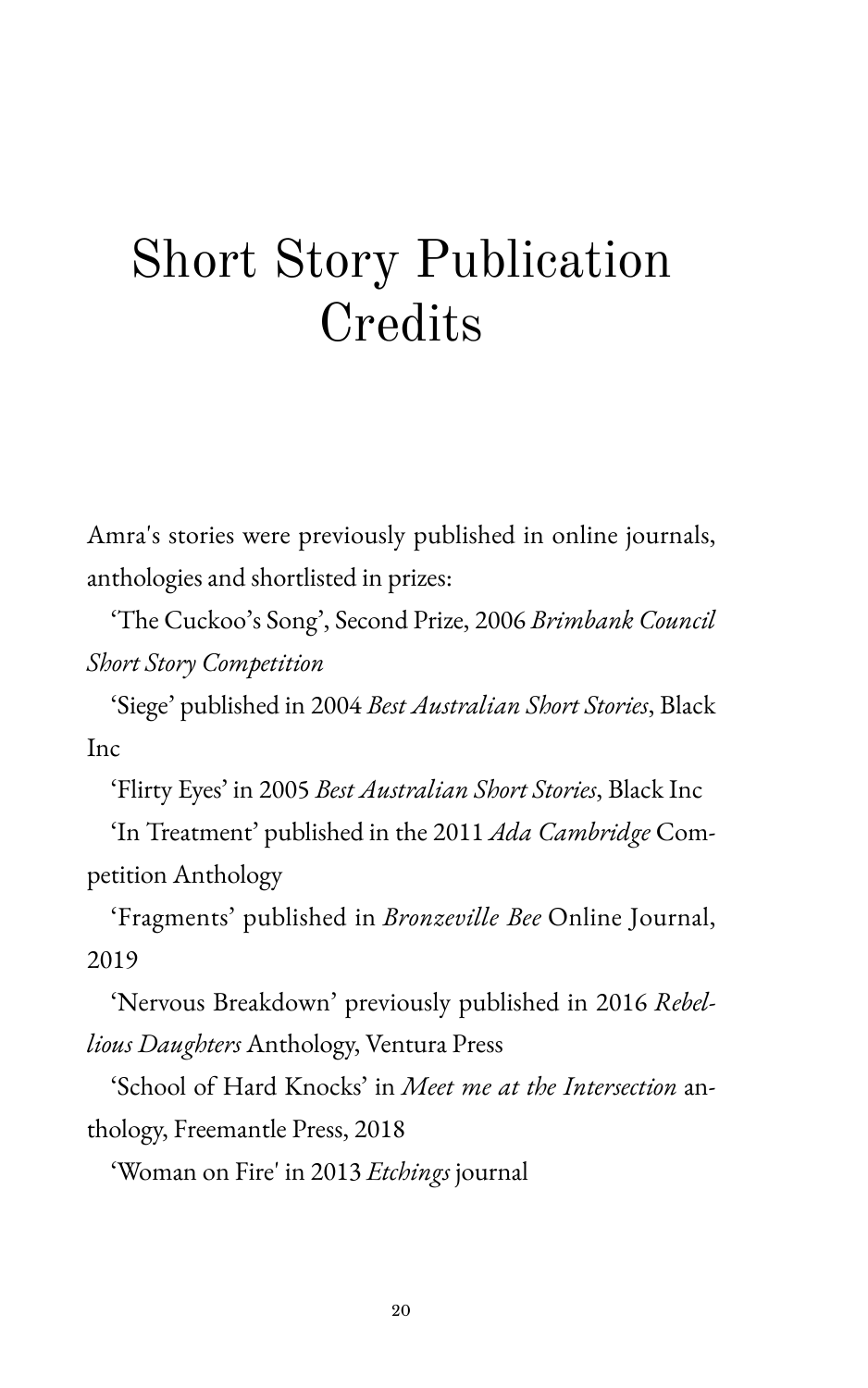# A guide for international readers

This book is set in Australia and uses British English spelling. Some spellings may differ from those used in American English.

Australia's seasons are at opposite times to those in the northern hemisphere. Summer is December-February, autumn is March-May, winter is June-August, and spring is September-November. Christmas is in summer.

In the Australian school system, primary school is for grades Kindergarten to Grade 6, and high school is for grades Year 7–12. Secondary college is a name frequently used for high school. Tertiary education after high school is either at universities and TAFE (technical and further education) institutions.

In Australia, each school year starts in late January and finishes mid-December.

The legal drinking age in Australia is 18 years old.

AUSTUDY is financial help if you're 25 or older and studying or completing an Australian apprenticeship.